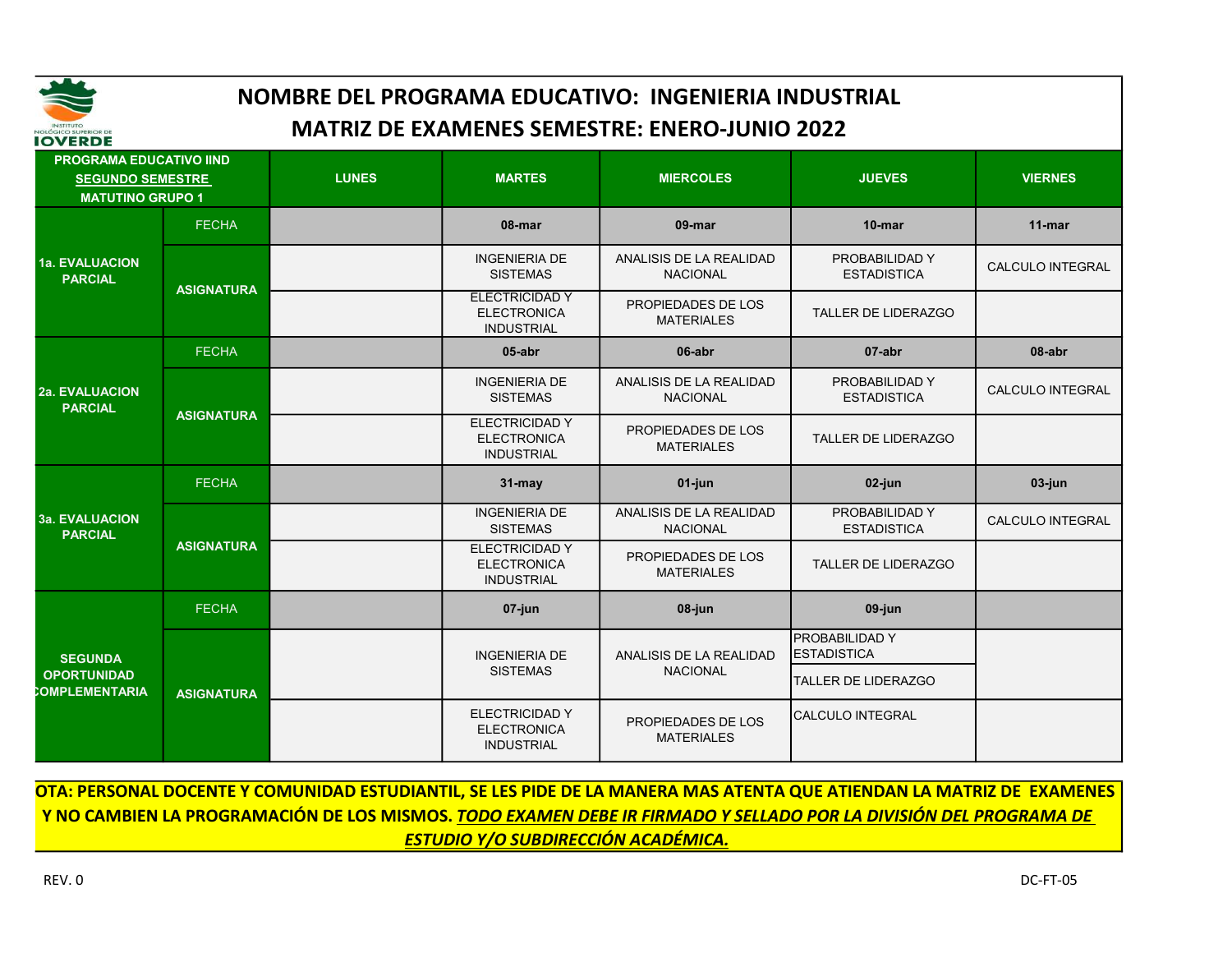

| IOVERDE                                                                              |                   |              |                                                                  |                                            |                                      |                  |
|--------------------------------------------------------------------------------------|-------------------|--------------|------------------------------------------------------------------|--------------------------------------------|--------------------------------------|------------------|
| <b>PROGRAMA EDUCATIVO IIND</b><br><b>SEGUNDO SEMESTRE</b><br><b>MATUTINO GRUPO 2</b> |                   | <b>LUNES</b> | <b>MARTES</b>                                                    | <b>MIERCOLES</b>                           | <b>JUEVES</b>                        | <b>VIERNES</b>   |
|                                                                                      | <b>FECHA</b>      |              | 08-mar                                                           | 09-mar                                     | $10$ -mar                            | $11 - mar$       |
| <b>1a. EVALUACION</b><br><b>PARCIAL</b>                                              | <b>ASIGNATURA</b> |              | <b>INGENIERIA DE</b><br><b>SISTEMAS</b>                          | ANALISIS DE LA REALIDAD<br><b>NACIONAL</b> | PROBABILIDAD Y<br><b>ESTADISTICA</b> | CALCULO INTEGRAL |
|                                                                                      |                   |              | <b>ELECTRICIDAD Y</b><br><b>ELECTRONICA</b><br><b>INDUSTRIAL</b> | PROPIEDADES DE LOS<br><b>MATERIALES</b>    | <b>TALLER DE LIDERAZGO</b>           |                  |
| <b>2a. EVALUACION</b><br><b>PARCIAL</b>                                              | <b>FECHA</b>      |              | $05$ -abr                                                        | 06-abr                                     | 07-abr                               | 08-abr           |
|                                                                                      | <b>ASIGNATURA</b> |              | <b>INGENIERIA DE</b><br><b>SISTEMAS</b>                          | ANALISIS DE LA REALIDAD<br><b>NACIONAL</b> | PROBABILIDAD Y<br><b>ESTADISTICA</b> | CALCULO INTEGRAL |
|                                                                                      |                   |              | <b>ELECTRICIDAD Y</b><br><b>ELECTRONICA</b><br><b>INDUSTRIAL</b> | PROPIEDADES DE LOS<br><b>MATERIALES</b>    | <b>TALLER DE LIDERAZGO</b>           |                  |
|                                                                                      | <b>FECHA</b>      |              | $31 -$ may                                                       | 01-jun                                     | 02-jun                               | 03-jun           |
| <b>3a. EVALUACION</b><br><b>PARCIAL</b>                                              | <b>ASIGNATURA</b> |              | <b>INGENIERIA DE</b><br><b>SISTEMAS</b>                          | ANALISIS DE LA REALIDAD<br><b>NACIONAL</b> | PROBABILIDAD Y<br><b>ESTADISTICA</b> | CALCULO INTEGRAL |
|                                                                                      |                   |              | <b>ELECTRICIDAD Y</b><br><b>ELECTRONICA</b><br><b>INDUSTRIAL</b> | PROPIEDADES DE LOS<br><b>MATERIALES</b>    | TALLER DE LIDERAZGO                  |                  |
|                                                                                      | <b>FECHA</b>      |              | 07-jun                                                           | 08-jun                                     | 09-jun                               |                  |
| <b>SEGUNDA</b>                                                                       | <b>ASIGNATURA</b> |              | <b>INGENIERIA DE</b>                                             | ANALISIS DE LA REALIDAD                    | PROBABILIDAD Y<br><b>ESTADISTICA</b> |                  |
| <b>OPORTUNIDAD</b><br>COMPLEMENTARIA                                                 |                   |              | <b>SISTEMAS</b>                                                  | <b>NACIONAL</b>                            | <b>TALLER DE LIDERAZGO</b>           |                  |
|                                                                                      |                   |              | <b>ELECTRICIDAD Y</b><br><b>ELECTRONICA</b><br><b>INDUSTRIAL</b> | PROPIEDADES DE LOS<br><b>MATERIALES</b>    | <b>CALCULO INTEGRAL</b>              |                  |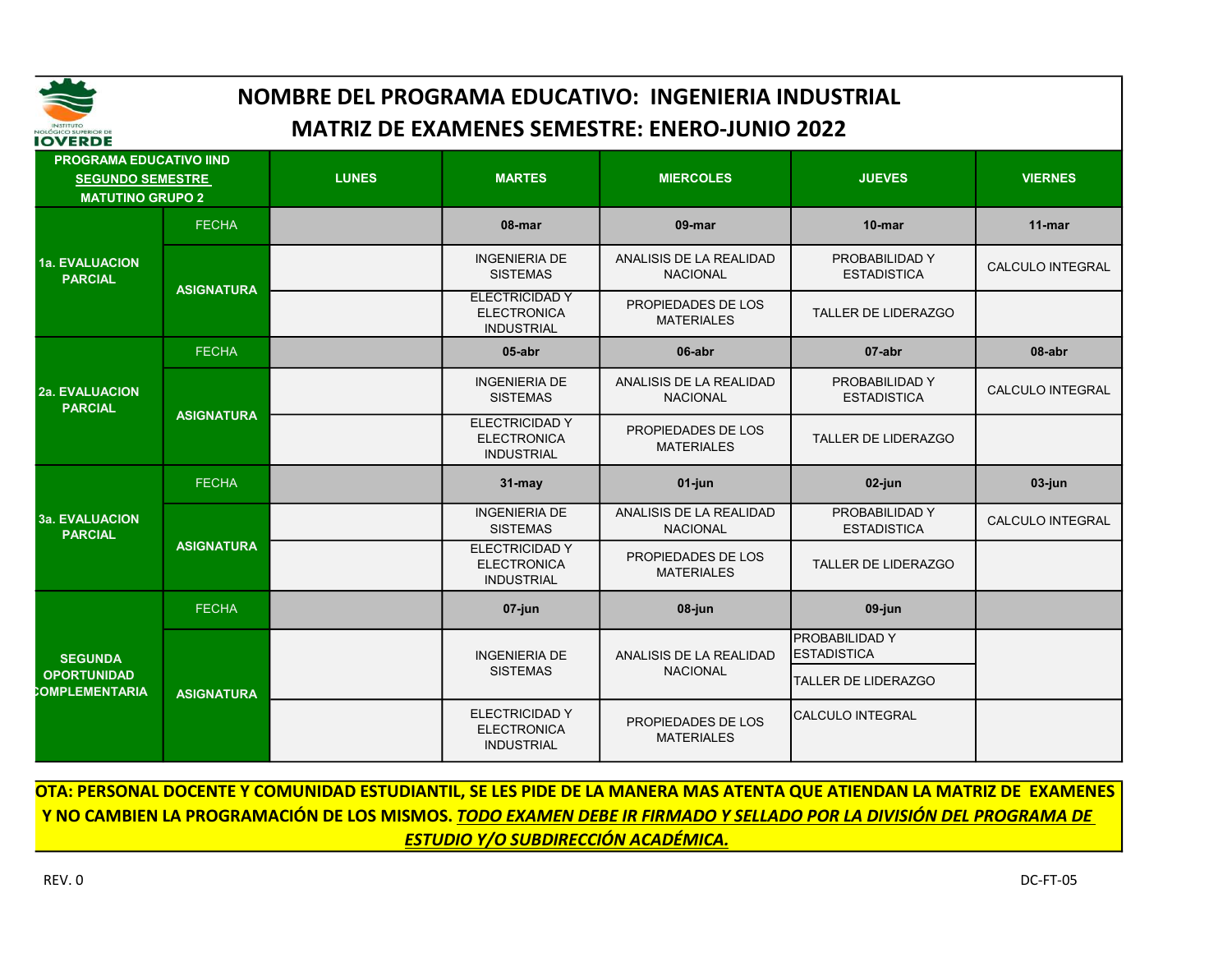

| IOVERDE                                                                              |                   |              |                                                   |                                         |                                                        |                  |
|--------------------------------------------------------------------------------------|-------------------|--------------|---------------------------------------------------|-----------------------------------------|--------------------------------------------------------|------------------|
| <b>PROGRAMA EDUCATIVO IIND</b><br><b>SEGUNDO SEMESTRE</b><br><b>MATUTINO GRUPO 3</b> |                   | <b>LUNES</b> | <b>MARTES</b>                                     | <b>MIERCOLES</b>                        | <b>JUEVES</b>                                          | <b>VIERNES</b>   |
|                                                                                      | <b>FECHA</b>      |              | 08-mar                                            | 09-mar                                  | $10$ -mar                                              | $11$ -mar        |
| <b>1a. EVALUACION</b><br><b>PARCIAL</b>                                              | <b>ASIGNATURA</b> |              | <b>INGENIERIA DE</b><br><b>SISTEMAS</b>           | TALLER DE LIDERAZGO                     | PROBABILIDAD Y<br><b>ESTADISTICA</b>                   | CALCULO INTEGRAL |
|                                                                                      |                   |              | <b>ANALISIS DE LA</b><br><b>REALIDAD NACIONAL</b> | PROPIEDADES DE LOS<br><b>MATERIALES</b> | <b>ELECTRICIDAD Y</b><br><b>ELECTRONICA INDUSTRIAL</b> |                  |
| <b>2a. EVALUACION</b><br><b>PARCIAL</b>                                              | <b>FECHA</b>      |              | 05-abr                                            | 06-abr                                  | 07-abr                                                 | 08-abr           |
|                                                                                      | <b>ASIGNATURA</b> |              | <b>INGENIERIA DE</b><br><b>SISTEMAS</b>           | TALLER DE LIDERAZGO                     | PROBABILIDAD Y<br><b>ESTADISTICA</b>                   | CALCULO INTEGRAL |
|                                                                                      |                   |              | <b>ANALISIS DE LA</b><br>REALIDAD NACIONAL        | PROPIEDADES DE LOS<br><b>MATERIALES</b> | <b>ELECTRICIDAD Y</b><br>ELECTRONICA INDUSTRIAL        |                  |
|                                                                                      | <b>FECHA</b>      |              | 31-may                                            | 01-jun                                  | 02-jun                                                 | 03-jun           |
| <b>3a. EVALUACION</b><br><b>PARCIAL</b>                                              | <b>ASIGNATURA</b> |              | <b>INGENIERIA DE</b><br><b>SISTEMAS</b>           | TALLER DE LIDERAZGO                     | PROBABILIDAD Y<br><b>ESTADISTICA</b>                   | CALCULO INTEGRAL |
|                                                                                      |                   |              | <b>ANALISIS DE LA</b><br>REALIDAD NACIONAL        | PROPIEDADES DE LOS<br><b>MATERIALES</b> | <b>ELECTRICIDAD Y</b><br>ELECTRONICA INDUSTRIAL        |                  |
|                                                                                      | <b>FECHA</b>      |              | 07-jun                                            | 08-jun                                  | 09-jun                                                 |                  |
| <b>SEGUNDA</b>                                                                       | <b>ASIGNATURA</b> |              | <b>INGENIERIA DE</b>                              | <b>TALLER DE LIDERAZGO</b>              | PROBABILIDAD Y                                         |                  |
| <b>OPORTUNIDAD</b><br>COMPLEMENTARIA                                                 |                   |              | <b>SISTEMAS</b>                                   | CALCULO INTEGRAL                        | <b>ESTADISTICA</b>                                     |                  |
|                                                                                      |                   |              | ANALISIS DE LA<br><b>REALIDAD NACIONAL</b>        | PROPIEDADES DE LOS<br><b>MATERIALES</b> | <b>TALLLER DE LIDERAZGO</b>                            |                  |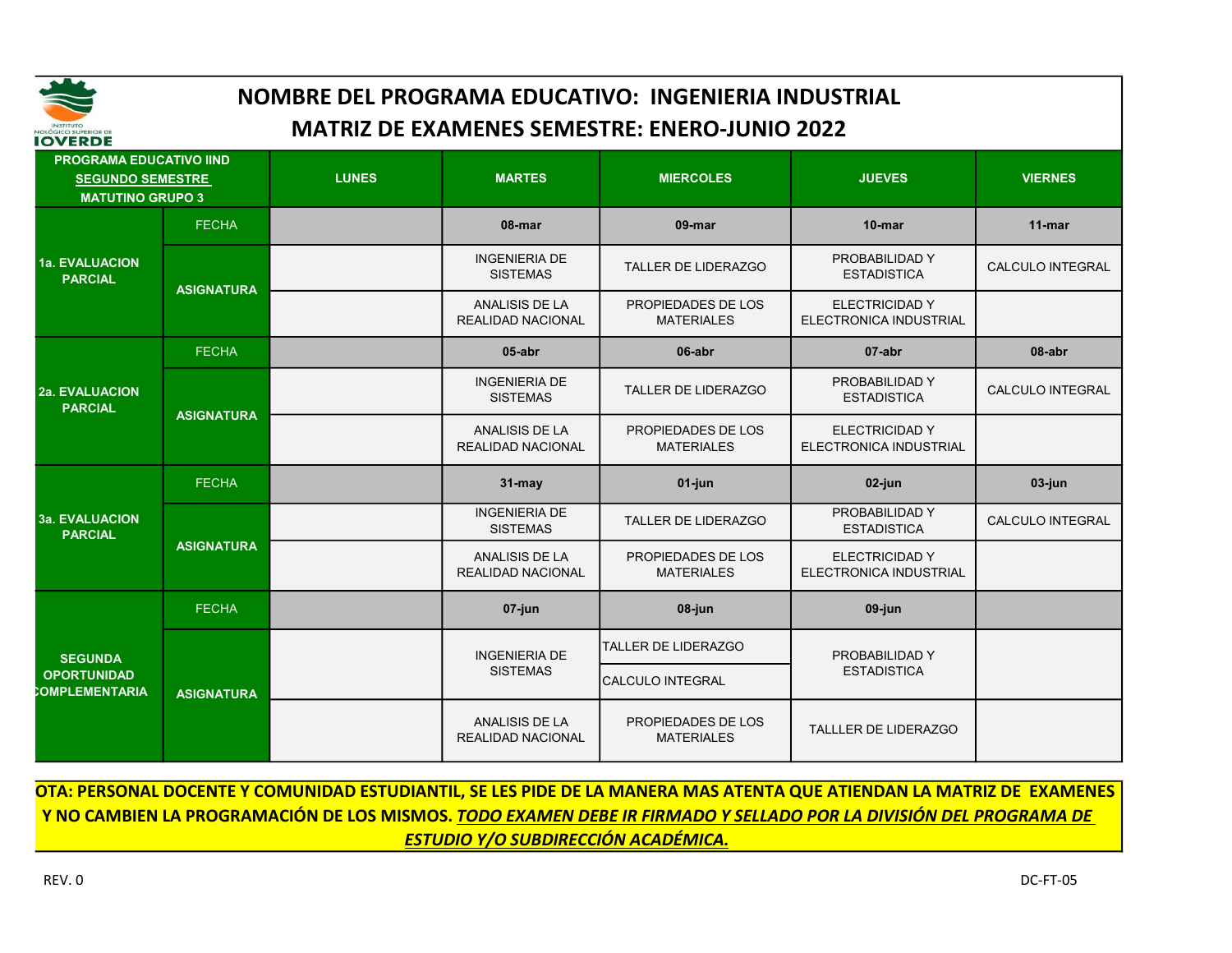

| IVVENDE                                                                        |                   |                                         |                                                   |                                   |                                                        |                |
|--------------------------------------------------------------------------------|-------------------|-----------------------------------------|---------------------------------------------------|-----------------------------------|--------------------------------------------------------|----------------|
| <b>PROGRAMA EDUCATIVO IIND</b><br><b>SEGUNDO SEMESTRE</b><br><b>VESPERTINO</b> |                   | <b>LUNES</b>                            | <b>MARTES</b>                                     | <b>MIERCOLES</b>                  | <b>JUEVES</b>                                          | <b>VIERNES</b> |
|                                                                                | <b>FECHA</b>      |                                         | 08-mar                                            | 09-mar                            | $10$ -mar                                              | $11$ -mar      |
| <b>1a. EVALUACION</b><br><b>PARCIAL</b>                                        | <b>ASIGNATURA</b> |                                         | PROBABILIDAD Y<br><b>ESTADISTICA</b>              | <b>TALLER DE LIDERAZGO</b>        | <b>CALCULO INTEGRAL</b>                                |                |
|                                                                                |                   | PROPIEDADES DE LOS<br><b>MATERIALES</b> | <b>ANALISIS DE LA</b><br><b>REALIDAD NACIONAL</b> | <b>INGENIERIA DE SISTEMAS</b>     | <b>ELECTRICIDAD Y</b><br>ELECTRONICA INDUSTRIAL        |                |
|                                                                                | <b>FECHA</b>      |                                         | 05-abr                                            | 06-abr                            | 07-abr                                                 | 08-abr         |
| <b>2a. EVALUACION</b><br><b>PARCIAL</b>                                        | <b>ASIGNATURA</b> |                                         | PROBABILIDAD Y<br><b>ESTADISTICA</b>              | TALLER DE LIDERAZGO               | CALCULO INTEGRAL                                       |                |
|                                                                                |                   | PROPIEDADES DE LOS<br><b>MATERIALES</b> | <b>ANALISIS DE LA</b><br><b>REALIDAD NACIONAL</b> | <b>INGENIERIA DE SISTEMAS</b>     | <b>ELECTRICIDAD Y</b><br>ELECTRONICA INDUSTRIAL        |                |
|                                                                                | <b>FECHA</b>      |                                         | 31-may                                            | 01-jun                            | 02-jun                                                 | 03-jun         |
| <b>3a. EVALUACION</b><br><b>PARCIAL</b>                                        | <b>ASIGNATURA</b> |                                         | PROBABILIDAD Y<br><b>ESTADISTICA</b>              | <b>TALLER DE LIDERAZGO</b>        | <b>CALCULO INTEGRAL</b>                                |                |
|                                                                                |                   | PROPIEDADES DE LOS<br><b>MATERIALES</b> | <b>ANALISIS DE LA</b><br><b>REALIDAD NACIONAL</b> | <b>INGENIERIA DE SISTEMAS</b>     | <b>ELECTRICIDAD Y</b><br><b>ELECTRONICA INDUSTRIAL</b> |                |
|                                                                                | <b>FECHA</b>      |                                         | 07-jun                                            | 08-jun                            | 09-jun                                                 |                |
| <b>SEGUNDA</b>                                                                 |                   |                                         | <b>ELECTRICIDAD Y</b><br><b>ELECTRONICA</b>       | <b>IINGENIERIA DE SISTEMAS</b>    | PROPIEDADES DE LOS                                     |                |
| <b>OPORTUNIDAD</b><br>COMPLEMENTARIA                                           | <b>ASIGNATURA</b> |                                         | <b>INDUSTRIAL</b>                                 | <b>CALCULO INTEGRAL</b>           | <b>MATERIALES</b>                                      |                |
|                                                                                |                   |                                         | <b>ANALISIS DE LA</b><br><b>REALIDAD NACIONAL</b> | <b>PROBABILIDAD Y ESTADISTICA</b> | TALLER DE LIDERAZGO                                    |                |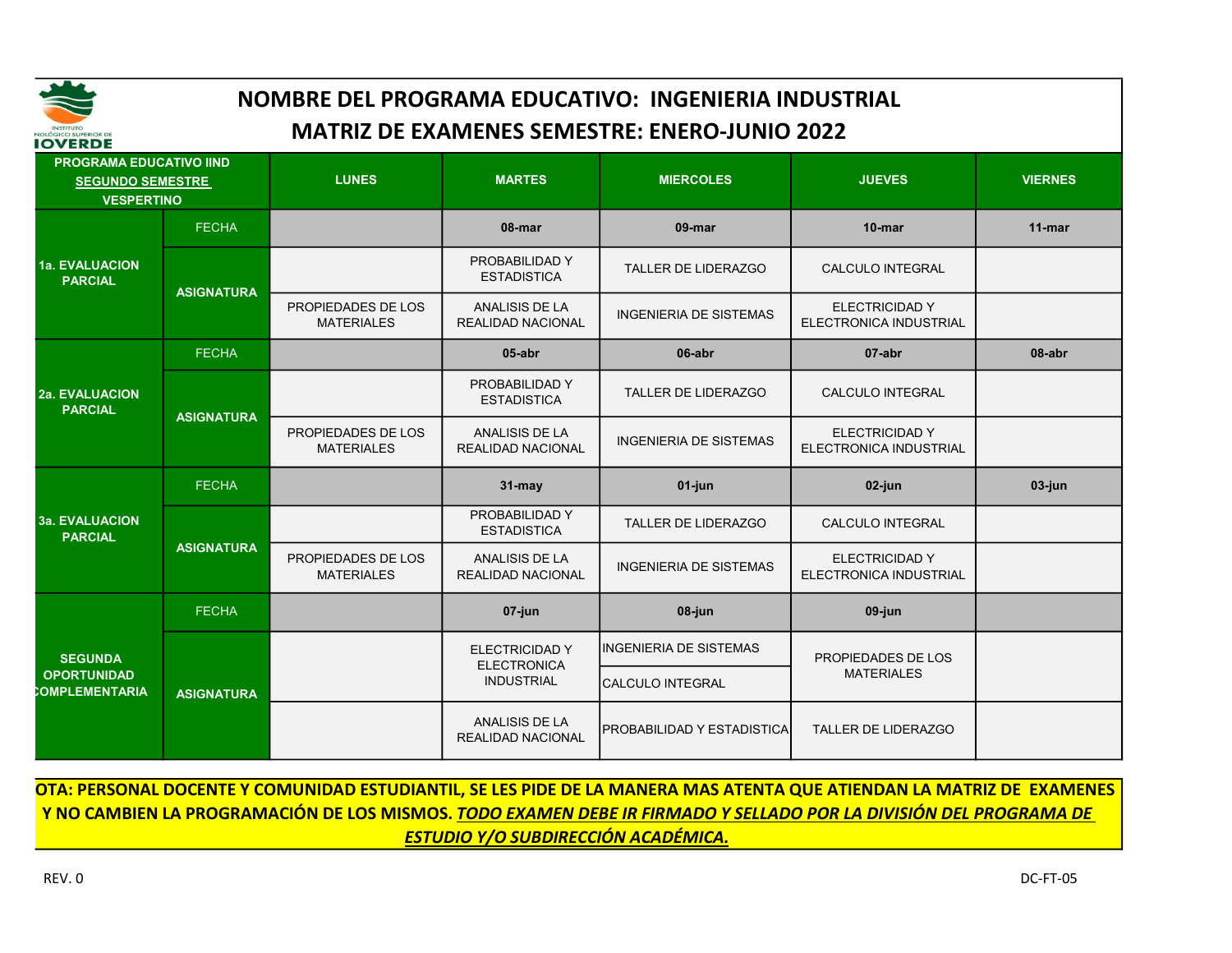

| IVVLNDL                                                                             |                   |              |                                                            |                            |                                   |                                                 |
|-------------------------------------------------------------------------------------|-------------------|--------------|------------------------------------------------------------|----------------------------|-----------------------------------|-------------------------------------------------|
| <b>PROGRAMA EDUCATIVO IIND</b><br><b>CUARTO SEMESTRE</b><br><b>MATUTINO GRUPO 1</b> |                   | <b>LUNES</b> | <b>MARTES</b>                                              | <b>MIERCOLES</b>           | <b>JUEVES</b>                     | <b>VIERNES</b>                                  |
|                                                                                     | <b>FECHA</b>      |              | 08-mar                                                     | 09-mar                     | $10$ -mar                         | $11$ -mar                                       |
| 1a. EVALUACION<br><b>PARCIAL</b>                                                    | <b>ASIGNATURA</b> |              | <b>INVESTIGACIÓN DE</b><br><b>OPERACIONES I</b>            |                            | <b>PROCESOS DE FABRICACIÓN</b>    | <b>HIGIENE Y SEGURIDAD</b><br><b>INDUSTRIAL</b> |
|                                                                                     |                   |              | <b>ALGORITMOS Y</b><br><b>LENGUAJES DE</b><br>PROGRAMACIÓN | <b>FÍSICA</b>              | <b>ESTADISTICA INFERENCIAL II</b> | <b>ESTUDIO DEL</b><br><b>TRABAJO II</b>         |
|                                                                                     | <b>FECHA</b>      |              | $05$ -abr                                                  | 06-abr                     | 07-abr                            | 08-abr                                          |
| <b>2a. EVALUACION</b><br><b>PARCIAL</b>                                             | <b>ASIGNATURA</b> |              | INVESTIGACIÓN DE<br>OPERACIONES I                          |                            | PROCESOS DE FABRICACIÓN           | <b>HIGIENE Y SEGURIDAD</b><br><b>INDUSTRIAL</b> |
|                                                                                     |                   |              | <b>ALGORITMOS Y</b><br>LENGUAJES DE<br>PROGRAMACIÓN        | <b>FÍSICA</b>              | <b>ESTADISTICA INFERENCIAL II</b> | <b>ESTUDIO DEL</b><br><b>TRABAJO II</b>         |
|                                                                                     | <b>FECHA</b>      |              | $31 -$ may                                                 | 01-jun                     | 02-jun                            | $03$ -jun                                       |
| <b>3a. EVALUACION</b><br><b>PARCIAL</b>                                             | <b>ASIGNATURA</b> |              | <b>INVESTIGACIÓN DE</b><br><b>OPERACIONES I</b>            |                            | PROCESOS DE FABRICACIÓN           | <b>HIGIENE Y SEGURIDAD</b><br><b>INDUSTRIAL</b> |
|                                                                                     |                   |              | <b>ALGORITMOS Y</b><br>LENGUAJES DE<br><b>PROGRAMACIÓN</b> | <b>FÍSICA</b>              | <b>ESTADISTICA INFERENCIAL II</b> | <b>ESTUDIO DEL</b><br><b>TRABAJO II</b>         |
|                                                                                     | <b>FECHA</b>      |              | 07-jun                                                     | 08-jun                     | 09-jun                            |                                                 |
| <b>SEGUNDA</b>                                                                      | <b>ASIGNATURA</b> |              | <b>INVESTIGACIÓN DE</b>                                    | <b>FÍSICA</b>              | <b>HIGIENE Y SEGURIDAD</b>        |                                                 |
| <b>OPORTUNIDAD</b><br>COMPLEMENTARIA                                                |                   |              | OPERACIONES I                                              | PROCESOS DE FABRICACIÓN    | <b>INDUSTRIAL</b>                 |                                                 |
|                                                                                     |                   |              | <b>ALGORITMOS Y</b><br>LENGUAJES DE<br>PROGRAMACIÓN        | ESTADISTICA INFERENCIAL II | <b>ESTUDIO DEL TRABAJO II</b>     |                                                 |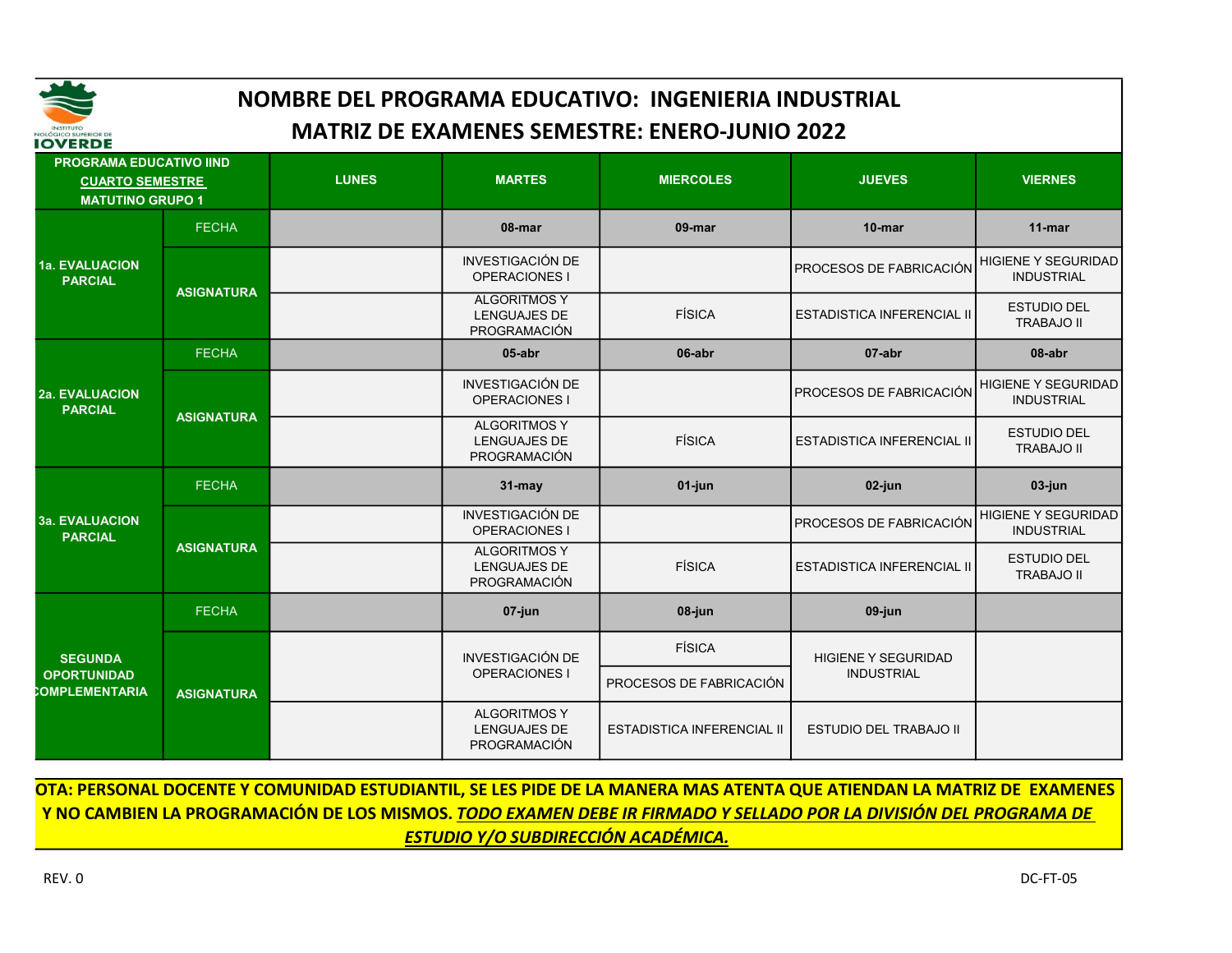

| IOVERDE                                                                             |                   |              |                                          |                                   |                                                  |                |
|-------------------------------------------------------------------------------------|-------------------|--------------|------------------------------------------|-----------------------------------|--------------------------------------------------|----------------|
| <b>PROGRAMA EDUCATIVO IIND</b><br><b>CUARTO SEMESTRE</b><br><b>MATUTINO GRUPO 2</b> |                   | <b>LUNES</b> | <b>MARTES</b>                            | <b>MIERCOLES</b>                  | <b>JUEVES</b>                                    | <b>VIERNES</b> |
|                                                                                     | <b>FECHA</b>      |              | 08-mar                                   | 09-mar                            | $10$ -mar                                        | $11$ -mar      |
| <b>1a. EVALUACION</b><br><b>PARCIAL</b>                                             | <b>ASIGNATURA</b> |              | <b>INVESTIGACIÓN DE</b><br>OPERACIONES I | PROCESOS DE FABRICACIÓN           | ALGORITMOS Y LENGUAJES<br>DE PROGRAMACIÓN        |                |
|                                                                                     |                   |              | <b>ESTUDIO DEL TRABAJO II</b>            | <b>ESTADISTICA INFERENCIAL II</b> | <b>HIGIENE Y SEGURIDAD</b><br><b>INDUSTRIAL</b>  | <b>FÍSICA</b>  |
| <b>2a. EVALUACION</b><br><b>PARCIAL</b>                                             | <b>FECHA</b>      |              | $05$ -abr                                | 06-abr                            | 07-abr                                           | 08-abr         |
|                                                                                     | <b>ASIGNATURA</b> |              | <b>INVESTIGACIÓN DE</b><br>OPERACIONES I | PROCESOS DE FABRICACIÓN           | <b>ALGORITMOS Y LENGUAJES</b><br>DE PROGRAMACIÓN |                |
|                                                                                     |                   |              | ESTUDIO DEL TRABAJO II                   | <b>ESTADISTICA INFERENCIAL II</b> | <b>HIGIENE Y SEGURIDAD</b><br><b>INDUSTRIAL</b>  | <b>FÍSICA</b>  |
|                                                                                     | <b>FECHA</b>      |              | $31 -$ may                               | 01-jun                            | $02$ -jun                                        | 03-jun         |
| <b>3a. EVALUACION</b><br><b>PARCIAL</b>                                             | <b>ASIGNATURA</b> |              | <b>INVESTIGACIÓN DE</b><br>OPERACIONES I | PROCESOS DE FABRICACIÓN           | <b>HIGIENE Y SEGURIDAD</b><br><b>INDUSTRIAL</b>  |                |
|                                                                                     |                   |              | <b>ESTUDIO DEL TRABAJO III</b>           | <b>ESTADISTICA INFERENCIAL II</b> | ALGORITMOS Y LENGUAJES<br>DE PROGRAMACIÓN        | <b>FÍSICA</b>  |
|                                                                                     | <b>FECHA</b>      |              | 07-jun                                   | 08-jun                            | 09-jun                                           |                |
| <b>SEGUNDA</b>                                                                      |                   |              | <b>INVESTIGACIÓN DE</b>                  | <b>FÍSICA</b>                     | <b>HIGIENE Y SEGURIDAD</b>                       |                |
| <b>OPORTUNIDAD</b><br>COMPLEMENTARIA                                                | <b>ASIGNATURA</b> |              | <b>OPERACIONES I</b>                     | PROCESOS DE FABRICACIÓN           | <b>INDUSTRIAL</b>                                |                |
|                                                                                     |                   |              | IESTUDIO DEL TRABAJO III                 | <b>ESTADISTICA INFERENCIAL II</b> | <b>ALGORITMOS Y LENGUAJES</b><br>DE PROGRAMACIÓN |                |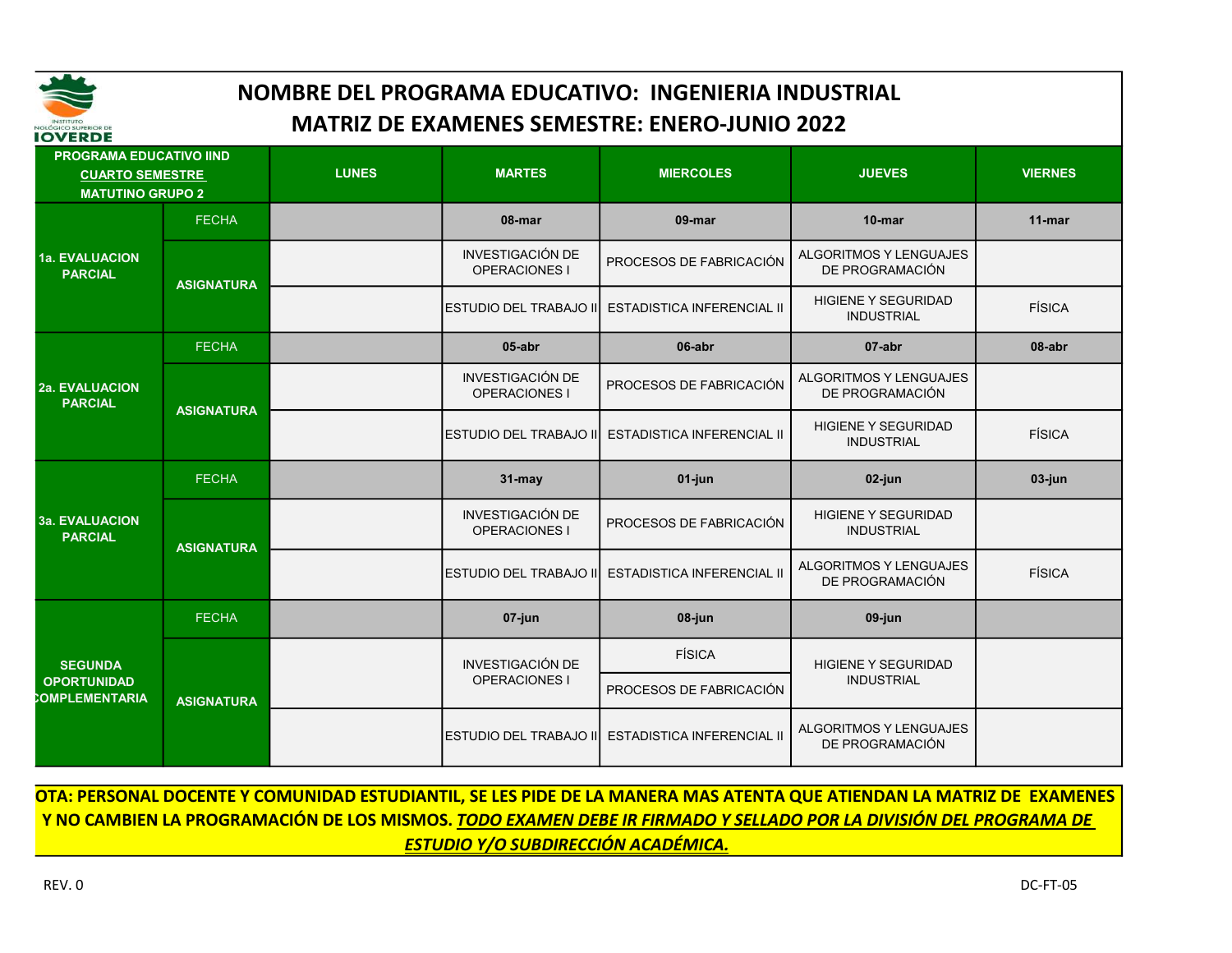

| IVVERDE                                                                       |                   |              |                                   |                                                 |                                                  |                                         |
|-------------------------------------------------------------------------------|-------------------|--------------|-----------------------------------|-------------------------------------------------|--------------------------------------------------|-----------------------------------------|
| <b>PROGRAMA EDUCATIVO IIND</b><br><b>CUARTO SEMESTRE</b><br><b>VESPERTINO</b> |                   | <b>LUNES</b> | <b>MARTES</b>                     | <b>MIERCOLES</b>                                | <b>JUEVES</b>                                    | <b>VIERNES</b>                          |
|                                                                               | <b>FECHA</b>      |              | 08-mar                            | 09-mar                                          | $10$ -mar                                        | $11$ -mar                               |
| 1a. EVALUACION<br><b>PARCIAL</b>                                              | <b>ASIGNATURA</b> |              | <b>FÍSICA</b>                     | <b>HIGIENE Y SEGURIDAD</b><br><b>INDUSTRIAL</b> | <b>INVESTIGACIÓN DE</b><br><b>OPERACIONES I</b>  | <b>ESTUDIO DEL</b><br><b>TRABAJO II</b> |
|                                                                               |                   |              | PROCESOS DE<br><b>FABRICACIÓN</b> | <b>ESTADISTICA INFERENCIAL II</b>               | <b>ALGORITMOS Y LENGUAJES</b><br>DE PROGRAMACIÓN |                                         |
|                                                                               | <b>FECHA</b>      |              | $05$ -abr                         | 06-abr                                          | 07-abr                                           | 08-abr                                  |
| 2a. EVALUACION<br><b>PARCIAL</b>                                              | <b>ASIGNATURA</b> |              | FÍSICA                            | <b>HIGIENE Y SEGURIDAD</b><br><b>INDUSTRIAL</b> | <b>INVESTIGACIÓN DE</b><br>OPERACIONES I         | <b>ESTUDIO DEL</b><br><b>TRABAJO II</b> |
|                                                                               |                   |              | PROCESOS DE<br><b>FABRICACIÓN</b> | ESTADISTICA INFERENCIAL II                      | <b>ALGORITMOS Y LENGUAJES</b><br>DE PROGRAMACIÓN |                                         |
|                                                                               | <b>FECHA</b>      |              | $31 -$ may                        | 01-jun                                          | 02-jun                                           | 03-jun                                  |
| <b>3a. EVALUACION</b><br><b>PARCIAL</b>                                       | <b>ASIGNATURA</b> |              | <b>FÍSICA</b>                     | <b>HIGIENE Y SEGURIDAD</b><br><b>INDUSTRIAL</b> | <b>INVESTIGACIÓN DE</b><br><b>OPERACIONES I</b>  | <b>ESTUDIO DEL</b><br><b>TRABAJO II</b> |
|                                                                               |                   |              | PROCESOS DE<br><b>FABRICACIÓN</b> | <b>ESTADISTICA INFERENCIAL II</b>               | <b>ALGORITMOS Y LENGUAJES</b><br>DE PROGRAMACIÓN |                                         |
|                                                                               | <b>FECHA</b>      |              | 07-jun                            | 08-jun                                          | 09-jun                                           |                                         |
| <b>SEGUNDA</b>                                                                |                   |              | <b>FÍSICA</b>                     | <b>HIGIENE Y SEGURIDAD</b><br><b>INDUSTRIAL</b> | <b>INVESTIGACIÓN DE</b>                          |                                         |
| <b>OPORTUNIDAD</b><br>COMPLEMENTARIA                                          | <b>ASIGNATURA</b> |              |                                   | <b>ESTADISTICA INFERENCIAL II</b>               | <b>OPERACIONES I</b>                             |                                         |
|                                                                               |                   |              | PROCESOS DE<br><b>FABRICACIÓN</b> | <b>ESTUDIO DEL TRABAJO II</b>                   | <b>ALGORITMOS Y LENGUAJES</b><br>DE PROGRAMACIÓN |                                         |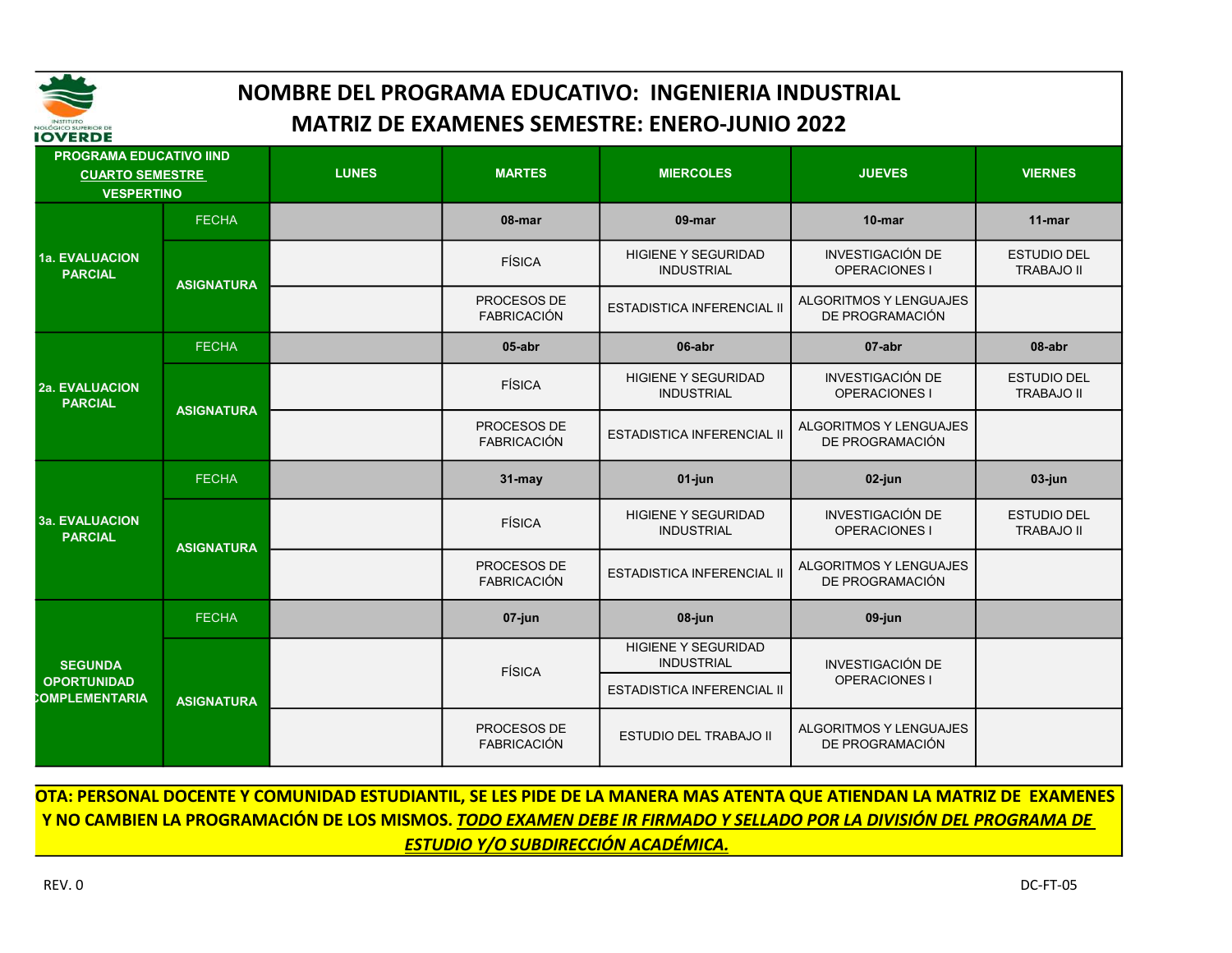

| <b>KIUVERDE</b>                                               |                   |              |                                                                                           |                             |                                |                |
|---------------------------------------------------------------|-------------------|--------------|-------------------------------------------------------------------------------------------|-----------------------------|--------------------------------|----------------|
| <b>PROGRAMA EDUCATIVO IIND</b>                                |                   |              |                                                                                           |                             |                                |                |
| <b>SEXTO SEMESTRE</b>                                         |                   | <b>LUNES</b> | <b>MARTES</b>                                                                             | <b>MIERCOLES</b>            | <b>JUEVES</b>                  | <b>VIERNES</b> |
| <b>MATUTINO GRUPO 1</b>                                       |                   |              |                                                                                           |                             |                                |                |
|                                                               | <b>FECHA</b>      |              | 08-mar                                                                                    | 09-mar                      | 10-mar                         | 11-mar         |
| 1a. EVALUACION<br><b>PARCIAL</b>                              |                   |              | ADMINISTRACIÓN DE<br><b>OPERACIONES II</b>                                                | <b>INGENIERIA ECONOMICA</b> | <b>ADMON DEL MANTENIMIENTO</b> |                |
|                                                               | <b>ASIGNATURA</b> |              | <b>TALLER DE</b><br>INVESTIGACIÓN I<br>ANALISIS Y DISEÑO DE<br><b>EXPERIMENTOS</b>        | SIMULACIÓN                  | <b>MERCADOTECNIA</b>           |                |
| 2a. EVALUACION<br><b>PARCIAL</b>                              | <b>FECHA</b>      |              | $05$ -abr                                                                                 | 06-abr                      | 07-abr                         | 08-abr         |
|                                                               | <b>ASIGNATURA</b> |              | ADMINISTRACIÓN DE<br><b>OPERACIONES II</b>                                                | <b>INGENIERIA ECONOMICA</b> | <b>ADMON DEL MANTENIMIENTO</b> |                |
|                                                               |                   |              | <b>TALLER DE</b><br><b>INVESTIGACIÓN I</b>                                                | SIMULACIÓN                  | <b>MERCADOTECNIA</b>           |                |
|                                                               |                   |              | ANALISIS Y DISEÑO DE<br><b>EXPERIMENTOS</b>                                               |                             |                                |                |
|                                                               | <b>FECHA</b>      |              | 31-may                                                                                    | 01-jun                      | 02-jun                         | 03-jun         |
| <b>3a. EVALUACION</b><br><b>PARCIAL</b>                       | <b>ASIGNATURA</b> |              | ADMINISTRACIÓN DE<br><b>OPERACIONES II</b>                                                | <b>INGENIERIA ECONOMICA</b> | ADMON DEL MANTENIMIENTO        |                |
|                                                               |                   |              | <b>TALLER DE</b><br><b>INVESTIGACIÓN I</b><br>ANALISIS Y DISEÑO DE<br><b>EXPERIMENTOS</b> | SIMULACIÓN                  | <b>MERCADOTECNIA</b>           |                |
|                                                               | <b>FECHA</b>      |              | 07-jun                                                                                    | 08-jun                      | 09-jun                         |                |
| <b>SEGUNDA</b><br><b>OPORTUNIDAD</b><br><b>COMPLEMENTARIA</b> | <b>ASIGNATURA</b> |              | ADMINISTRACIÓN DE<br><b>OPERACIONES II</b>                                                | <b>INGENIERIA ECONOMICA</b> | <b>ADMON DEL MANTENIMIENTO</b> |                |
|                                                               |                   |              | <b>TALLER DE</b><br><b>INVESTIGACIÓN I</b><br>ANALISIS Y DISEÑO DE<br><b>EXPERIMENTOS</b> | <b>SIMULACIÓN</b>           | <b>MERCADOTECNIA</b>           |                |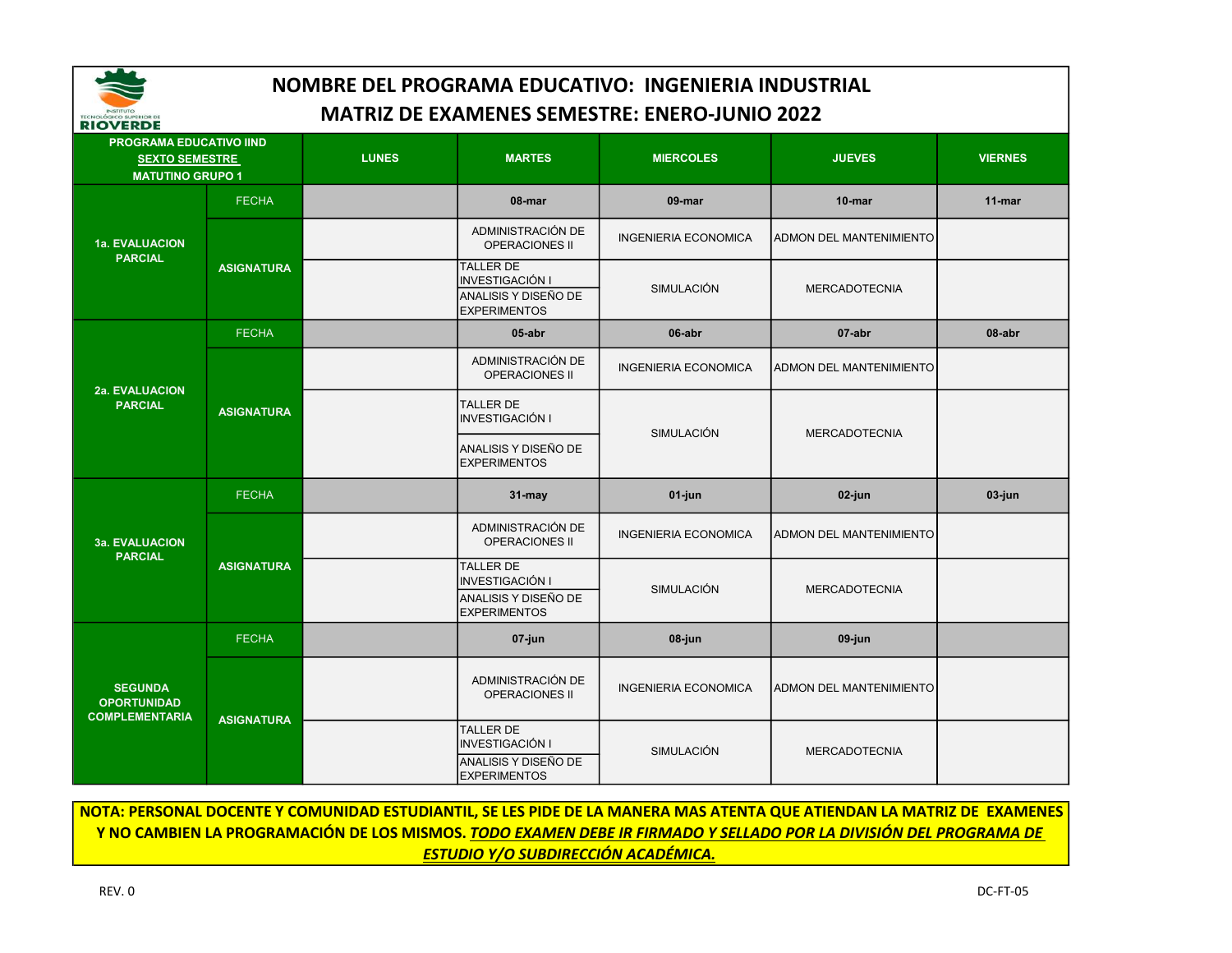

| <b>IIOVERDE</b>                                                                    |                   |              |                                            |                                |                      |                                             |
|------------------------------------------------------------------------------------|-------------------|--------------|--------------------------------------------|--------------------------------|----------------------|---------------------------------------------|
| <b>PROGRAMA EDUCATIVO IIND</b><br><b>SEXTO SEMESTRE</b><br><b>MATUTINO GRUPO 1</b> |                   | <b>LUNES</b> | <b>MARTES</b>                              | <b>MIERCOLES</b>               | <b>JUEVES</b>        | <b>VIERNES</b>                              |
|                                                                                    | <b>FECHA</b>      |              | 08-mar                                     | 09-mar                         | $10$ -mar            | $11$ -mar                                   |
| 1a. EVALUACION<br><b>PARCIAL</b>                                                   | <b>ASIGNATURA</b> |              | ADMINISTRACIÓN DE<br><b>OPERACIONES II</b> | <b>INGENIERIA ECONOMICA</b>    |                      | ANALISIS Y DISEÑO DE<br><b>EXPERIMENTOS</b> |
|                                                                                    |                   |              | <b>TALLER DE</b><br>INVESTIGACIÓN I        | SIMULACIÓN                     | <b>MERCADOTECNIA</b> | <b>ADMON DEL</b><br><b>MANTENIMIENTO</b>    |
| <b>2a. EVALUACION</b><br><b>PARCIAL</b>                                            | <b>FECHA</b>      |              | 05-abr                                     | 06-abr                         | 07-abr               | 08-abr                                      |
|                                                                                    | <b>ASIGNATURA</b> |              | ADMINISTRACIÓN DE<br><b>OPERACIONES II</b> | <b>INGENIERIA ECONOMICA</b>    |                      | ANALISIS Y DISEÑO DE<br><b>EXPERIMENTOS</b> |
|                                                                                    |                   |              | <b>TALLER DE</b><br>INVESTIGACIÓN I        | SIMULACIÓN                     | <b>MERCADOTECNIA</b> | <b>ADMON DEL</b><br><b>MANTENIMIENTO</b>    |
|                                                                                    | <b>FECHA</b>      |              | 31-may                                     | 01-jun                         | 02-jun               | 03-jun                                      |
| <b>3a. EVALUACION</b><br><b>PARCIAL</b>                                            | <b>ASIGNATURA</b> |              | ADMINISTRACIÓN DE<br><b>OPERACIONES II</b> | <b>INGENIERIA ECONOMICA</b>    |                      | ANALISIS Y DISEÑO DE<br><b>EXPERIMENTOS</b> |
|                                                                                    |                   |              | <b>TALLER DE</b><br><b>INVESTIGACIÓN I</b> | <b>SIMULACIÓN</b>              | <b>MERCADOTECNIA</b> | <b>ADMON DEL</b><br><b>MANTENIMIENTO</b>    |
|                                                                                    | <b>FECHA</b>      |              | 07-jun                                     | 08-jun                         | 09-jun               |                                             |
| <b>SEGUNDA</b>                                                                     |                   |              | ADMINISTRACIÓN DE                          | <b>INGENIERIA ECONOMICA</b>    | ANALISIS Y DISEÑO DE |                                             |
| <b>OPORTUNIDAD</b><br><b>COMPLEMENTARIA</b>                                        | <b>ASIGNATURA</b> |              | <b>OPERACIONES II</b>                      | <b>ADMON DEL MANTENIMIENTO</b> | <b>EXPERIMENTOS</b>  |                                             |
|                                                                                    |                   |              | <b>TALLER DE</b><br><b>INVESTIGACIÓN I</b> | SIMULACIÓN                     | <b>MERCADOTECNIA</b> |                                             |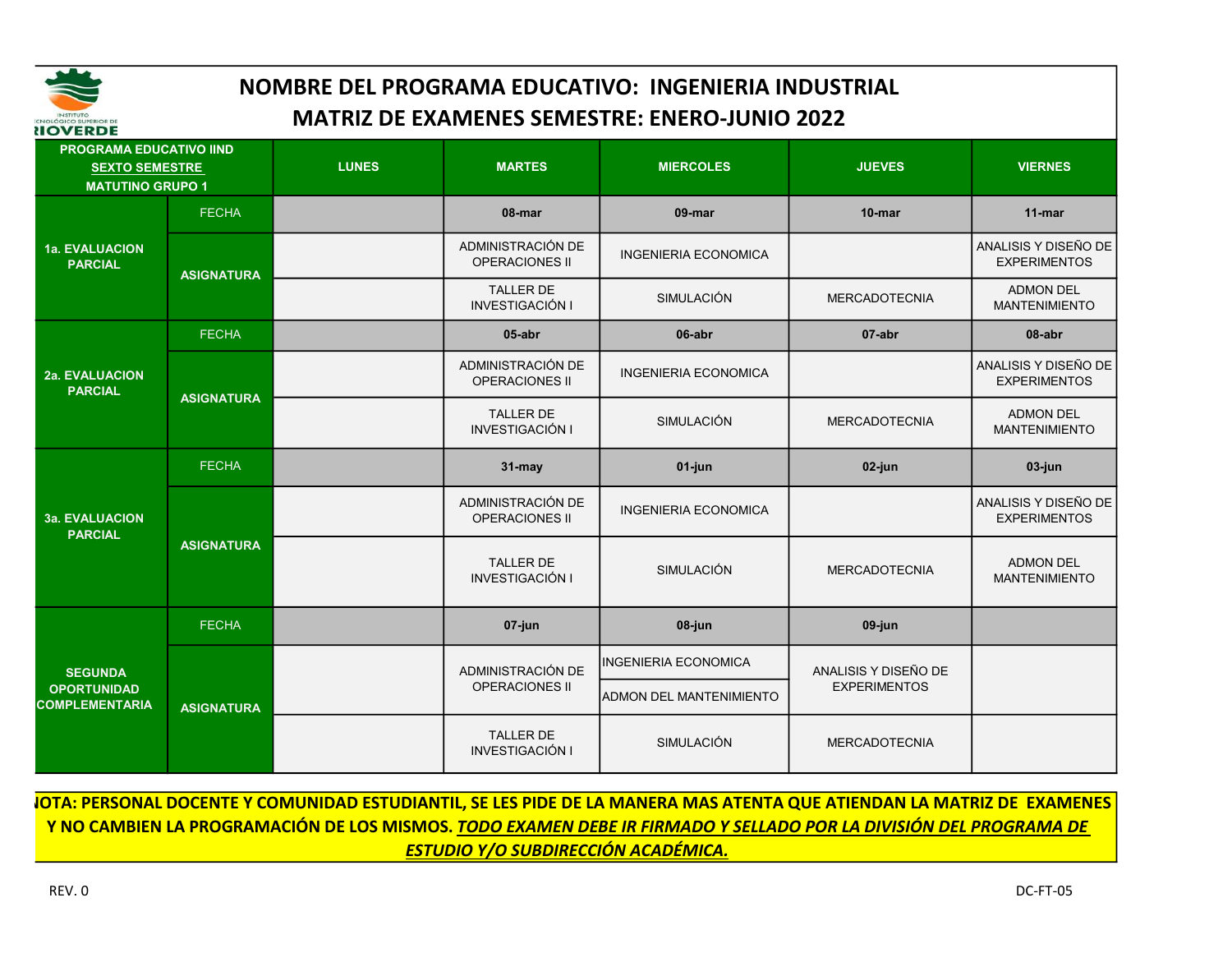

| <b>RIUVERDE</b><br>PROGRAMA EDUCATIVO IIND |                   |              |                                            |                                              |                                             |                                            |
|--------------------------------------------|-------------------|--------------|--------------------------------------------|----------------------------------------------|---------------------------------------------|--------------------------------------------|
| <b>SEXTO SEMESTRE</b><br><b>VESPERTINO</b> |                   | <b>LUNES</b> | <b>MARTES</b>                              | <b>MIERCOLES</b>                             | <b>JUEVES</b>                               | <b>VIERNES</b>                             |
|                                            | <b>FECHA</b>      |              | 08-mar                                     | 09-mar                                       | 10-mar                                      | $11$ -mar                                  |
| 1a. EVALUACION<br><b>PARCIAL</b>           | <b>ASIGNATURA</b> |              | <b>INGENIERIA ECONOMICA</b>                | <b>SIMULACIÓN</b>                            | ANALISIS Y DISEÑO DE<br><b>EXPERIMENTOS</b> |                                            |
|                                            |                   |              | TALLER DE<br><b>INVESTIGACIÓN I</b>        | ADMON DEL MANTENIMIENTO                      | <b>MERCADOTECNIA</b>                        | ADMINISTRACIÓN DE<br>OPERACIONES II        |
|                                            | <b>FECHA</b>      |              | 05-abr                                     | 06-abr                                       | 07-abr                                      | 08-abr                                     |
| 2a. EVALUACION<br><b>PARCIAL</b>           |                   |              | <b>INGENIERIA ECONOMICA</b>                | <b>SIMULACIÓN</b>                            | ANALISIS Y DISEÑO DE<br><b>EXPERIMENTOS</b> |                                            |
|                                            | <b>ASIGNATURA</b> |              | <b>TALLER DE</b><br><b>INVESTIGACIÓN I</b> | ADMON DEL MANTENIMIENTO                      | <b>MERCADOTECNIA</b>                        | ADMINISTRACIÓN DE<br><b>OPERACIONES II</b> |
|                                            | <b>FECHA</b>      |              | 31-may                                     | $01$ -jun                                    | 02-jun                                      | 03-jun                                     |
| <b>3a. EVALUACION</b><br><b>PARCIAL</b>    | <b>ASIGNATURA</b> |              | <b>INGENIERIA ECONOMICA</b>                | SIMULACIÓN                                   | ANALISIS Y DISEÑO DE<br><b>EXPERIMENTOS</b> |                                            |
|                                            |                   |              | <b>TALLER DE</b><br><b>INVESTIGACIÓN I</b> | ADMON DEL MANTENIMIENTO                      | <b>MERCADOTECNIA</b>                        | ADMINISTRACIÓN DE<br><b>OPERACIONES II</b> |
|                                            | <b>FECHA</b>      | 06-jun       | $07$ -jun                                  | 08-jun                                       | 09-jun                                      |                                            |
| <b>SEGUNDA</b><br><b>OPORTUNIDAD</b>       | <b>ASIGNATURA</b> |              |                                            | INGENIERIA ECONOMICA ADMON DEL MANTENIMIENTO | ANALISIS Y DISEÑO DE<br><b>EXPERIMENTOS</b> |                                            |
| <b>COMPLEMENTARIA</b>                      |                   |              | <b>TALLER DE</b>                           | SIMULACIÓN                                   | <b>MERCADOTECNIA</b>                        |                                            |
|                                            |                   |              | <b>INVESTIGACIÓN I</b>                     | ADMINISTRACIÓN DE<br><b>OPERACIONES II</b>   |                                             |                                            |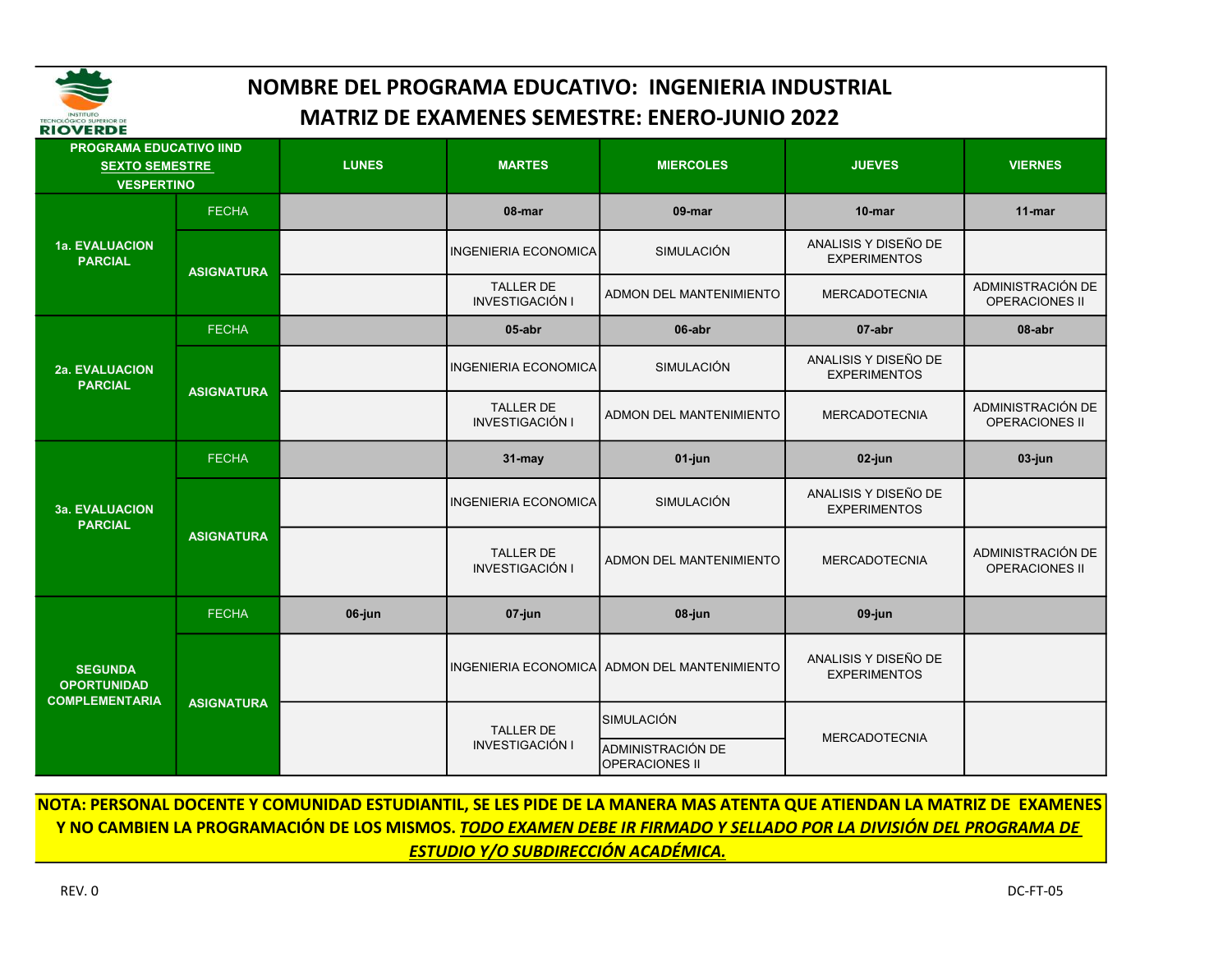

| <b>PROGRAMA EDUCATIVO IIND</b><br><b>OCTAVO SEMESTRE</b><br><b>MATUTINO GRUPO 1</b> |                   | <b>LUNES</b> | <b>MARTES</b>                                             | <b>MIERCOLES</b>                                   | <b>JUEVES</b>                                                       | <b>VIERNES</b>                                                  |
|-------------------------------------------------------------------------------------|-------------------|--------------|-----------------------------------------------------------|----------------------------------------------------|---------------------------------------------------------------------|-----------------------------------------------------------------|
|                                                                                     | <b>FECHA</b>      |              | 08-mar                                                    | 09-mar                                             | 10-mar                                                              | 11-mar                                                          |
| <b>1a. EVALUACION</b><br><b>PARCIAL</b>                                             | <b>ASIGNATURA</b> |              | MEDICIÓN DE LA<br><b>PRODUCTIVIDAD</b>                    | FORMULACIÓN Y EVALUACION<br>DE PROYECTOS           | <b>RELACIONES INDUSTRIALES</b>                                      | <b>PLANEACION</b><br><b>ESTRATEGICA DE LA</b><br><b>CALIDAD</b> |
|                                                                                     |                   |              |                                                           | TALLER DE MANUFACTURA                              | <b>FUNDAMENTOS DE</b><br><b>AUTOMATIZACIÓN</b><br><b>INDUSTRIAL</b> | TOPICOS DE<br><b>PROCESOS</b><br><b>INDUSTRIALES</b>            |
|                                                                                     | <b>FECHA</b>      |              | 05-abr                                                    | 06-abr                                             | 07-abr                                                              | 08-abr                                                          |
| <b>2a. EVALUACION</b><br><b>PARCIAL</b>                                             |                   |              | MEDICIÓN DE LA<br><b>PRODUCTIVIDAD</b>                    | FORMULACIÓN Y EVALUACION<br>DE PROYECTOS           | <b>RELACIONES INDUSTRIALES</b>                                      | <b>PLANEACION</b><br><b>ESTRATEGICA DE LA</b><br><b>CALIDAD</b> |
|                                                                                     | <b>ASIGNATURA</b> |              |                                                           | <b>TALLER DE MANUFACTURA</b>                       | <b>FUNDAMENTOS DE</b><br><b>AUTOMATIZACIÓN</b><br><b>INDUSTRIAL</b> | <b>TOPICOS DE</b><br><b>PROCESOS</b><br><b>INDUSTRIALES</b>     |
|                                                                                     | <b>FECHA</b>      |              | $31 -$ may                                                | $01$ -jun                                          | 02-jun                                                              | 03-jun                                                          |
| <b>3a. EVALUACION</b><br><b>PARCIAL</b>                                             | <b>ASIGNATURA</b> |              | MEDICIÓN DE LA<br>PRODUCTIVIDAD                           | FORMULACIÓN Y EVALUACION<br>DE PROYECTOS           | <b>RELACIONES INDUSTRIALES</b>                                      | <b>PLANEACION</b><br><b>ESTRATEGICA DE LA</b><br><b>CALIDAD</b> |
|                                                                                     |                   |              |                                                           | <b>TALLER DE MANUFACTURA</b>                       | <b>FUNDAMENTOS DE</b><br><b>AUTOMATIZACIÓN</b><br><b>INDUSTRIAL</b> | <b>TOPICOS DE</b><br><b>PROCESOS</b><br><b>INDUSTRIALES</b>     |
|                                                                                     | <b>FECHA</b>      | 06-jun       | 07-jun                                                    | 08-jun                                             | 09-jun                                                              |                                                                 |
| <b>SEGUNDA</b><br><b>OPORTUNIDAD</b><br><b>COMPLEMENTARIA</b>                       | <b>ASIGNATURA</b> |              | <b>MEDICIÓN DE LA</b><br>PRODUCTIVIDAD                    | <b>RELACIONES INDUSTRIALES</b>                     | PLANEACION ESTRATEGICA<br>DE LA CALIDAD                             |                                                                 |
|                                                                                     |                   |              | FORMULACIÓN Y<br><b>EVALUACION DE</b><br><b>PROYECTOS</b> | <b>FUNDAMENTOS DE</b><br>AUTOMATIZACIÓN INDUSTRIAL | <b>TOPICOS DE PROCESOS</b><br><b>INDUSTRIALES</b>                   |                                                                 |
|                                                                                     |                   |              | <b>TALLER DE</b><br><b>MANUFACTURA</b>                    |                                                    |                                                                     |                                                                 |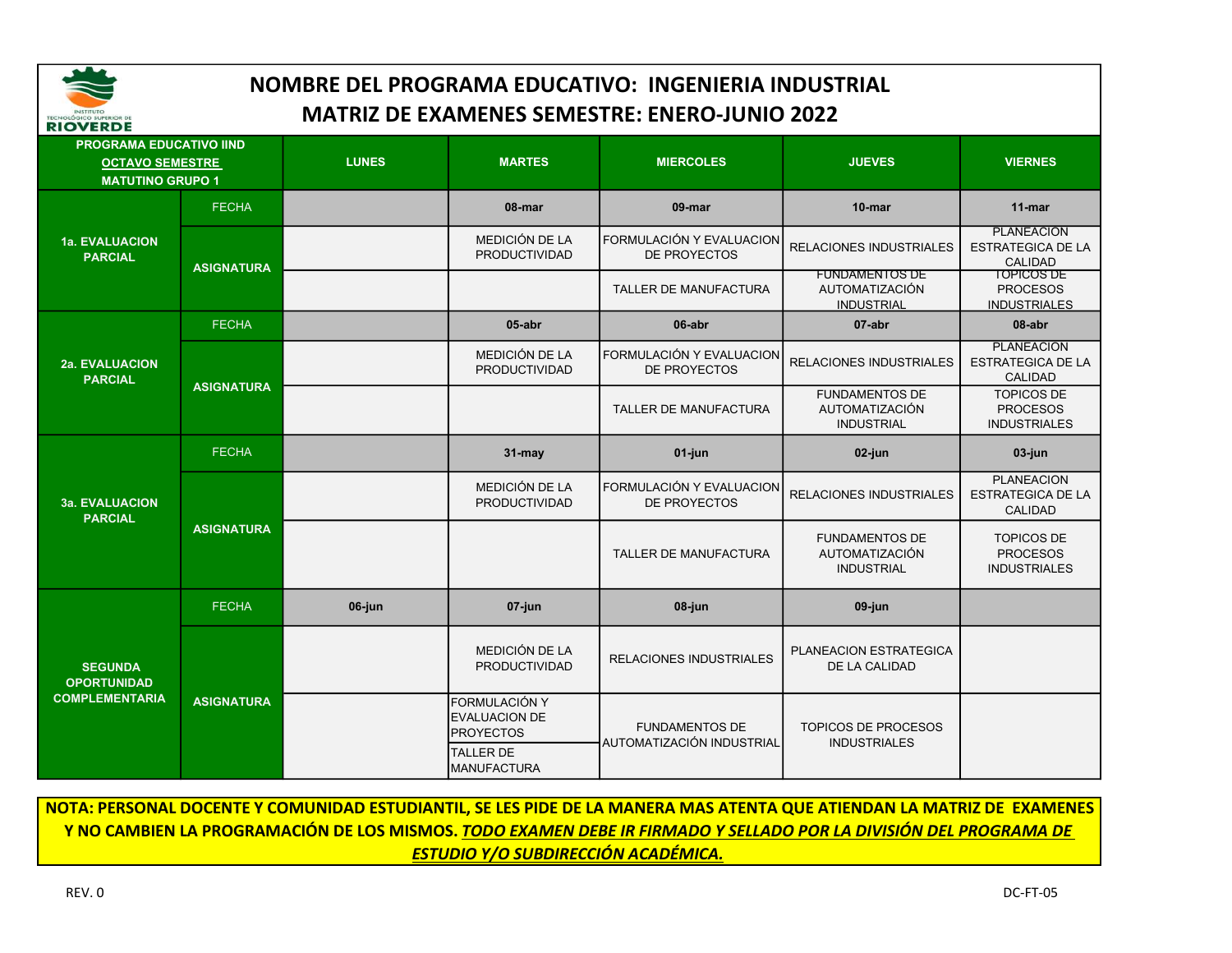

| <b>RIOVERDE</b>                         |                                                                                     |        |                                              |                                                                     |                                             |                                                                 |
|-----------------------------------------|-------------------------------------------------------------------------------------|--------|----------------------------------------------|---------------------------------------------------------------------|---------------------------------------------|-----------------------------------------------------------------|
|                                         | <b>PROGRAMA EDUCATIVO IIND</b><br><b>OCTAVO SEMESTRE</b><br><b>MATUTINO GRUPO 2</b> |        | <b>MARTES</b>                                | <b>MIERCOLES</b>                                                    | <b>JUEVES</b>                               | <b>VIERNES</b>                                                  |
|                                         | <b>FECHA</b>                                                                        |        | 08-mar                                       | 09-mar                                                              | 10-mar                                      | $11$ -mar                                                       |
| 1a. EVALUACION<br><b>PARCIAL</b>        |                                                                                     |        | MEDICIÓN DE LA<br>PRODUCTIVIDAD              | FORMULACIÓN Y EVALUACION<br>DE PROYECTOS                            | RELACIONES INDUSTRIALES                     | <b>PLANEACION</b><br><b>ESTRATEGICA DE LA</b><br><b>CALIDAD</b> |
|                                         | <b>ASIGNATURA</b>                                                                   |        |                                              | <b>FUNDAMENTOS DE</b><br><b>AUTOMATIZACIÓN</b><br><b>INDUSTRIAL</b> | <b>TALLER DE MANUFACTURA</b>                | <b>TOPICOS DE</b><br><b>PROCESOS</b><br><b>INDUSTRIALES</b>     |
|                                         | <b>FECHA</b>                                                                        |        | 05-abr                                       | 06-abr                                                              | 07-abr                                      | 08-abr                                                          |
| 2a. EVALUACION<br><b>PARCIAL</b>        |                                                                                     |        | MEDICIÓN DE LA<br>PRODUCTIVIDAD              | FORMULACIÓN Y EVALUACION<br>DE PROYECTOS                            | <b>RELACIONES INDUSTRIALES</b>              | <b>PLANEACION</b><br><b>ESTRATEGICA DE LA</b><br>CALIDAD        |
|                                         | <b>ASIGNATURA</b>                                                                   |        |                                              | <b>FUNDAMENTOS DE</b><br><b>AUTOMATIZACIÓN</b><br><b>INDUSTRIAL</b> | <b>TALLER DE MANUFACTURA</b>                | <b>TOPICOS DE</b><br><b>PROCESOS</b><br><b>INDUSTRIALES</b>     |
|                                         | <b>FECHA</b>                                                                        |        | 31-may                                       | 01-jun                                                              | 02-jun                                      | 03-jun                                                          |
| <b>3a. EVALUACION</b><br><b>PARCIAL</b> | <b>ASIGNATURA</b>                                                                   |        | MEDICIÓN DE LA<br>PRODUCTIVIDAD              | FORMULACIÓN Y EVALUACION<br>DE PROYECTOS                            | <b>RELACIONES INDUSTRIALES</b>              | <b>PLANEACION</b><br><b>ESTRATEGICA DE LA</b><br>CALIDAD        |
|                                         |                                                                                     |        |                                              | <b>FUNDAMENTOS DE</b><br>AUTOMATIZACIÓN<br><b>INDUSTRIAL</b>        | TALLER DE MANUFACTURA                       | <b>TOPICOS DE</b><br><b>PROCESOS</b><br><b>INDUSTRIALES</b>     |
|                                         | <b>FECHA</b>                                                                        | 06-jun | 07-jun                                       | 08-jun                                                              | 09-jun                                      |                                                                 |
| <b>SEGUNDA</b><br><b>OPORTUNIDAD</b>    | <b>ASIGNATURA</b>                                                                   |        | MEDICIÓN DE LA<br><b>PRODUCTIVIDAD</b>       | <b>RELACIONES INDUSTRIALES</b>                                      | PLANEACION ESTRATEGICA<br>DE LA CALIDAD     |                                                                 |
| <b>COMPLEMENTARIA</b>                   |                                                                                     |        | <b>FORMULACIÓN Y</b><br><b>EVALUACION DE</b> | <b>FUNDAMENTOS DE</b><br><b>AUTOMATIZACIÓN</b>                      | <b>TOPICOS DE PROCESOS</b><br>IINDUSTRIALES |                                                                 |
|                                         |                                                                                     |        | <b>PROYECTOS</b>                             | <b>INDUSTRIAL</b>                                                   | <b>TALLER DE MANUFACTURA</b>                |                                                                 |